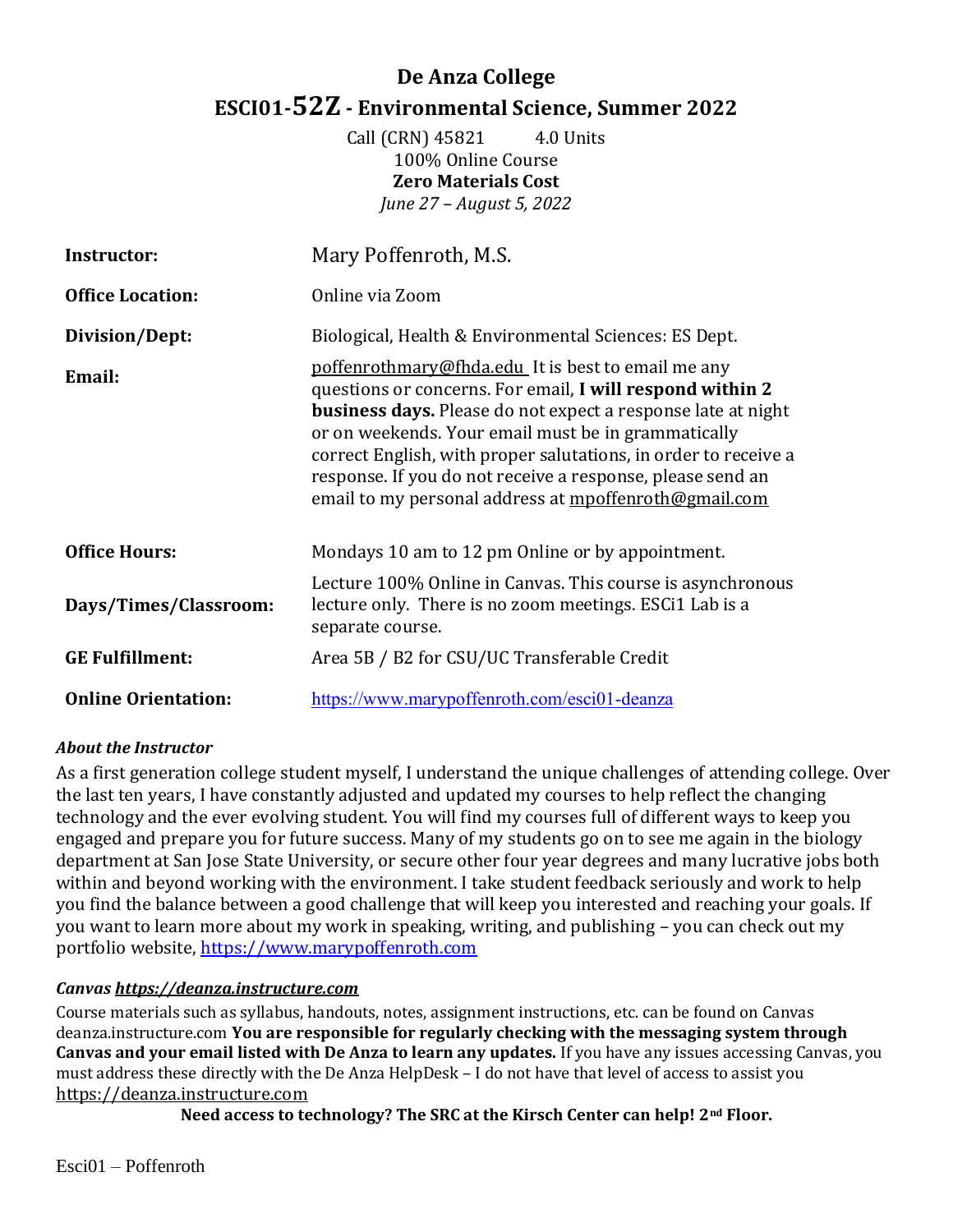**Class Delivery Mode**: This course is delivered online though Canvas [\(https://deanza.instructure.com](https://deanza.instructure.com/) ). Success in the course requires active participation by logging in multiple times a week for updates, to complete assignments, take quizzes, review lectures and participate in discussions. Check out What Makes a Successful Online Student? <http://www.ion.uillinois.edu/resources/tutorials/pedagogy/studentprofile.asp>

Do not submit your assignments via a smartphone. You should always use a laptop or desktop computer to perform your work. We do a lot of online/web based work in this class. Please make sure you have **reliable wifi** and up to date AntiVirus software**.** Late assignments will not be accepted because of poor internet connection.

# **Acceptable File Types**

Canvas can only efficiently read .doc, .docx, or .pdf - these are the only file types that will be allowed to be uploaded for written assignments. All other file types or google URL share submissions will receive a zero grade.

**This class is not self-paced. But you do have at least one week to submit each unit's assignments any time before the deadline. There is no on-campus requirement.** You will have deadlines and they will not be adjusted unless there is an issue that affects the entire class. Online classes, although more convenient for lecture attendance than in-person, are still as rigorous. If you cannot meet the demands and timing of the course, as set forth in the schedule below, please consider taking a different course. **There are no makeups for missed assignments/classes**.

**Course material developed by the instructor is the intellectual property of the instructor and cannot be shared publicly without his/her approval. You may not publicly share or upload instructor-generated material for this course such as exam questions, lecture notes, or homework solutions without instructor consent.**

# *Course Description Lecture is fully online and 100% asynchronous*

An introduction to environmental science as a branch of the sciences and its relation to the scientific field including the scientific method. Review of the principles, concepts and terminology of the environmental sciences and ecological literacy including restoration ecology, landscape ecology, sustainable studies and ecosystem management. Agenda 21 and other environmental indicator tools as they relate to human use of the earth's systems including the hydrosphere, atmosphere, lithosphere and biosphere and the impact on cultural, ethnic and gender groups will be explored.

**Please see the schedule at the end of this syllabus.** It will have the dates by which the lectures will be available online within our Canvas website. Please note that lectures/activities may be available sooner than the date listed, but not later. Since you may complete homework assignments any time before the deadline, absolutely no late homework will be accepted. For all electronic assignments, do no wait until the last minute to submit. No extensions will be given for user error or unreliable Internet connections.

**Technology Requirements:** This is a technology heavy class since it is in the online environment. You must have a computer that has the most up to date operating system, Microsoft office, up to date web browser and associated media players, a webcam, microphone and earphone capabilities. There are computers available on campus, but you will need to search this resource out for yourself if needed.

You must also have the necessary system requirements to smoothly run Canvas. It is your responsibility in an online class to ensure you have the proper technology to view the online curriculum. I cannot provide tech support for your system or software. If you find a video or something is not playing properly, try a different web browser (i.e. instead of safari try to play it in FireFox or Chrome). This usually solves the issue.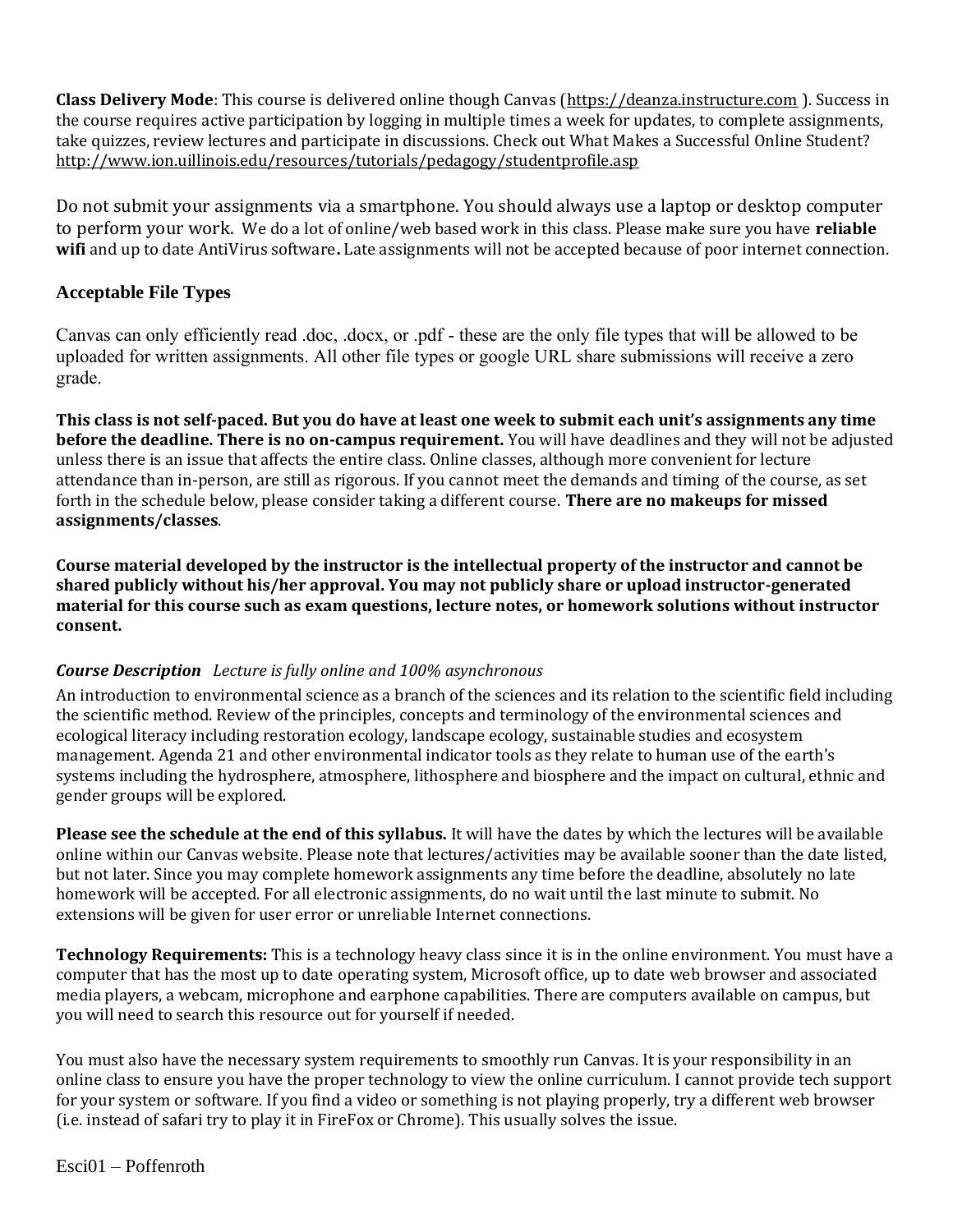You are automatically registered with Canvas as a registered student of the course. Only registered students can access our Canvas class. I will also be sending out emails through MyPortal periodically. Please ensure you are reading/receiving them.

#### *Student Learning Objectives*

Student Learning Outcome Statements (SLO)

Utilize the scientific method to demonstrate role of scientist and public to to analyze the consequences of human actions on the physical, biological, and cultural world.

#### II. Course Objectives

Examine Earth Systems and Resources. Examine the living world. Assess the relationship between population and environmental science. Examine land and water use Assess energy resources and consumption. Examine environmental pollution Examine global climate change.

# *Course Topic Goals*

Science is a continuous and adaptive process through which we discover and communicate how the natural world works, separate facts from inference, and establish testable hypotheses. All students should master essential quantitative and qualitative skills that are necessary to understand scientific knowledge and methods in order to incorporate these processes into professional and everyday life experiences.

After completing this course you should be able to:

- 1. Examine environmental studies as a newly emerging field of study and its relation to the scientific field and other disciplines.
- 2. Assess and apply environmental and ecological concepts to modern life and a technologically based society.
- 3. Assess and explore the career opportunities in the environmental studies field.
- 4 Analyze the history of human use and exploitation of the earth's natural resources.
- 5. Examine the relationship between resource degradation and the changing role of humans in society.
- 6. Compare and contrast the history of land use ethics in Western versus non-Western cultures.
- 7. Explore the impact of the industrial revolution and other technological advances on the human relationship with nature.
- 8. Evaluate the effects of the conservation movement in the United States.
- 9. Assess the political system within the United States and its relationship to environmental degradation.
- 10. Analyze how ethics, politics and the current economic system within the United States has influenced environmental policies and regulation.
- 11. Assess the relationship between environmental degradation and the cycle of poverty.
- 12. Examine and describe the world's natural resources including air (the atmosphere), water (the hydrosphere), soil (the lithosphere) and species (the biosphere).
- 13. Assess and debate the current state of the world's natural resources and the impacts on human populations.
- 14. Analyze and explore possible solutions to the current state of the world's resources.

#### *Optional Textbook / Materials*

If you wish to use a textbook, the free of charge OpenStax Biology, 2nd Edition. Clark, Choi, and Douglas (2018). ISBN-10: 1-947172-51-4 is a great choice.

This book can be accessed in full, free of charge at:<https://openstax.org/details/books/biology-2e>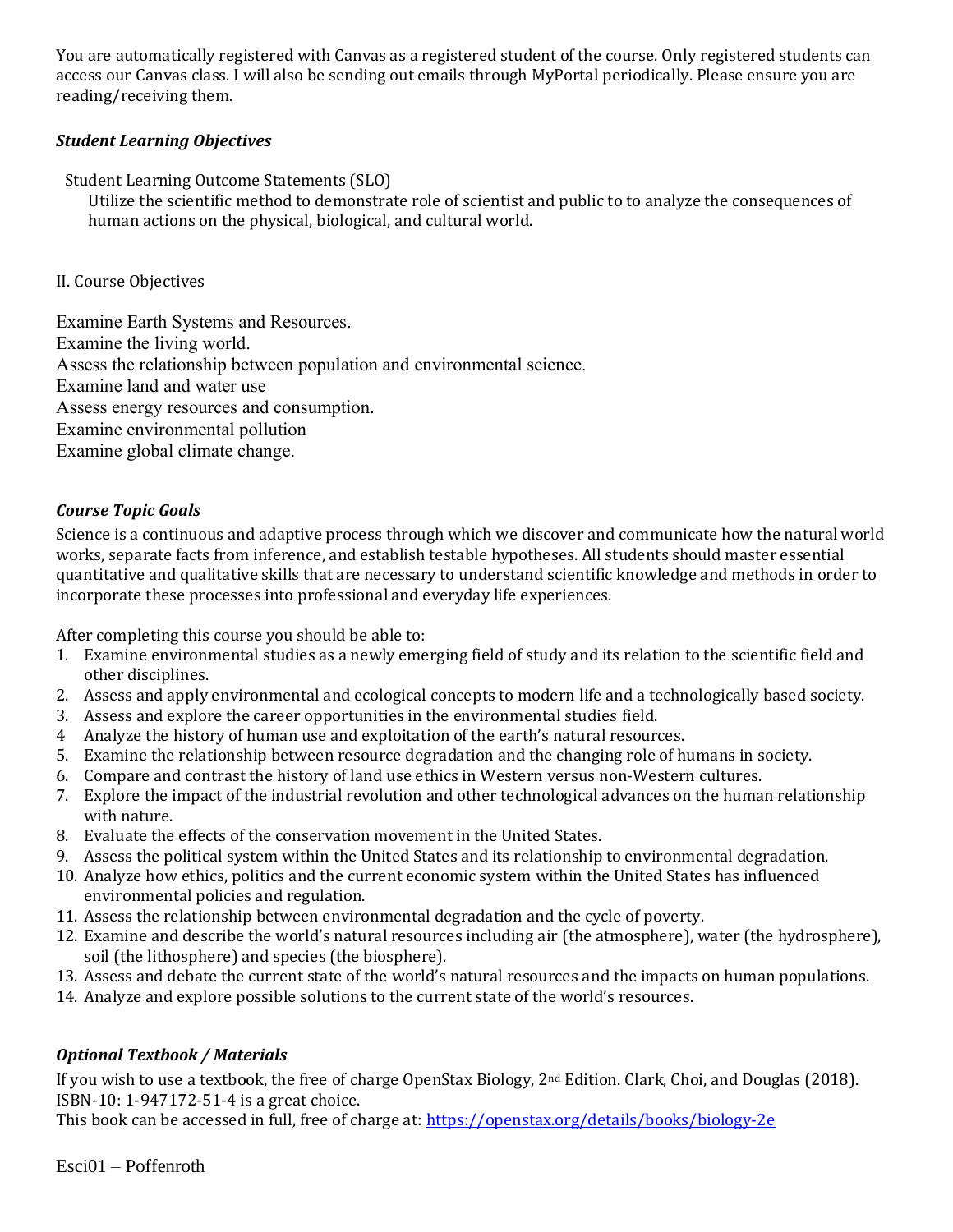#### *Course Requirements and Assignments*

De Anza classes are designed such that in order to be successful, it is expected that students will spend a minimum of forty-five hours for each unit of credit (normally three hours per unit per week), including preparing for class, participating in course activities, completing assignments, and so on. This is a standard set by De Ana College.

#### **Course Point Breakdown**

| Weekly Lecture Activities (Online, Submitted to Canvas) up to |       | 300 |
|---------------------------------------------------------------|-------|-----|
| Digital Environmental Presentation                            |       | 100 |
| Summary of Fellow Student's Presentations                     |       | 100 |
| <b>Total Points for Quarter</b>                               | Un to | 500 |

**Weekly Lecture Activities will be submitted to Canvas which uses Turnitin.com technology**: Turnitin.com is a website that checks for plagiarism and allows for online grading by the instructor. No hard copies are needed in class for assignments. Ensure you post your assignment to the correct folder within turnitin.com. No late assignments will be accepted and you can submit your assignment any time before the due date.

Turnitin.com is also a software program that allows your papers to be graded online and will scan all publications to check how much your paper matches other sources, including other students' papers. Since I can see exactly which parts of your paper are similar to a resource, I make the final determination of whether or not I feel plagiarism has occurred. It is of the utmost importance that you do all your own work. **Do not submit anything that is not your own writing, it will be caught and you will be held accountable.**

**Digital Environmental Presentation (100 points)**: More information on the handout in Canvas. You will create a 10 minute presentation, using a slide deck, and present your work in a video. This can be a screen cast or digital recording. You will upload this for grading by me. If, for any reason, you have issues with this, please contact me immediately.

#### **Summary of Fellow Student Presentations (25 Points)**

You will post a public URL to the discussion board for your own presentation. Then return to this board and watch any 10 of your fellow student's presentations. In a word document, number and label each presentation with the presenters name and topic. Then summarize their presentation and give 3 specific ideas/information from the presentation that you did not know before. Finally, give one positive and one negative comment regarding the style/quality of their presentation style/design/delivery. Submit this to the submission folder before the deadline. If you do not submit your own URL to the posting board you will have 5 points deducted from your presentation score.

**Course Grade**: The percentage earned out of **500** points determines the semester grade – Grades will NOT be Curved. You will have one week from the posting of each grade update to address any concerns/mistakes with your instructor. After this one week, grades will become permanent and unchangeable. It is your responsibility to ensure your grade is correct weekly. Incorrect grade change requests at the end of the semester will absolutely not be honored. **The master grade book will be housed securely in your Canvas account for all assignments.** 

**Grade Discrepancies**: If you notice a grade discrepancy on grade updates posted on Canvas, you have exactly two weeks from that posting to contact me to resolve any issue. After that, your score will become permanent.

**Letter grades** (with +/-) will be determined using the following scale (standard rounding rules apply where .1-.49 is rounded down, .5-.99 is rounded up):

| %             | %                    | $\frac{0}{0}$ |
|---------------|----------------------|---------------|
| $A+=98-100$   |                      |               |
| $A = 92-97$   | $B - 80 - 81$        | $D+ = 60-67$  |
| $A = 90-91$   | $C_{\rm{+}}$ = 78-79 | $D = 57-59$   |
| $B+ = 88-89$  | $C = 68-77$          | $D - 54 - 56$ |
| $B = 82 - 87$ |                      | $F = 53.9$    |

Esci01 – Poffenroth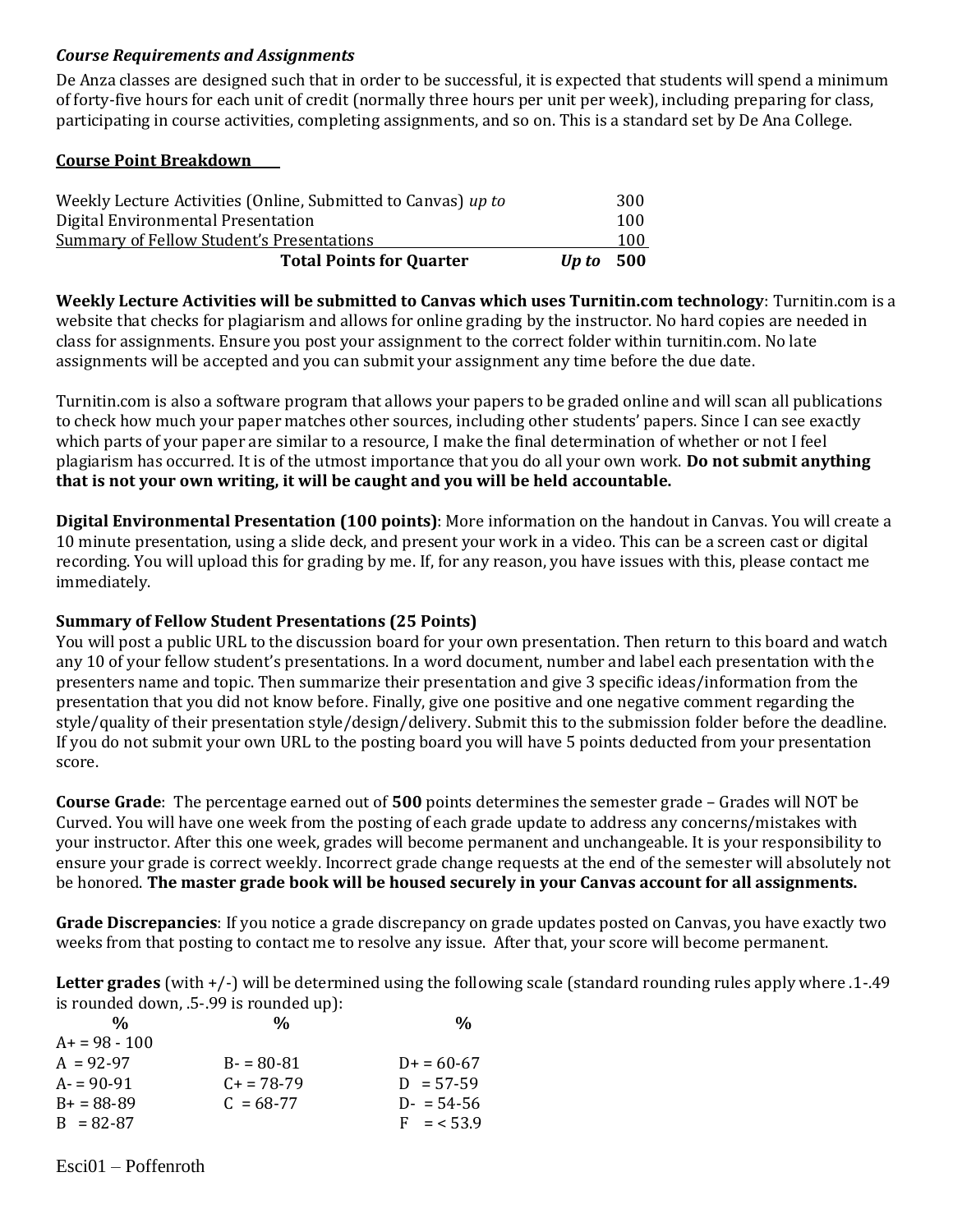#### *Late Assignments*

If there is a documented emergency that prevents you from submitting your work, contact me immediately via email with the details of your emergency and we will go from there. However, as a rule, late work is not accepted.

#### *Incompletes*

Incompletes are permitted only if a student is in good standing (has a passing grade), has completed at least twothirds of the course, and has a verifiable serious and compelling reason to take an incomplete. An incomplete is not given due to poor performance.

**Email**: Email will only be answered Monday–Friday.

#### *Dropping and Adding*

Students are responsible for understanding the policies and procedures about add/drop, grade forgiveness, etc. Students are responsible for dropping themselves before deadlines set forth by De Anza College.

#### **Academic integrity**

Instances of academic dishonesty will not be tolerated. Cheating on exams or plagiarism (presenting the work of another as your own, or the use of another person's ideas without giving proper credit) will result in a failing grade and sanctions by the College. For this class, all assignments are to be completed by the individual student unless otherwise specified. If you would like to include your assignment or any material you have submitted or plan to submit for another class, please note it requires the approval of instructors.

You are responsible for knowing the College Policy on Academic Dishonesty outlined in the College Catalog. Any student found plagiarizing *any* essay or assignment in ESCI191 will receive an automatic failing grade (F) on the essay or assignment, may receive a failing grade in ESCI191, and will be referred to the Judicial Affairs office. Plagiarism includes copying phrases, sentences, keywords, parts or all of another's writing, including papers or articles published on the Internet, newspapers, magazines, books, journals, or any other medium, including the writing of your fellow students from current and/or previous classes. All phrases, keywords, sentences, or larger sections of writings taken from an outside source and used in a student's paper should be appropriately re-worded by the student AND cited. Drawing as few as five consecutive words from another's writings will be considered plagiarism, as can improper paraphrasing. All ideas or concepts drawn from another's work should be properly cited. NOTE: A student who shows or lends to their classmates their own work is at risk of being an accessory to plagiarism and, if their work is copied, will suffer the same consequences as the student who plagiarizes (see section 1.1.6 of the Definition of Academic Dishonesty). **This policy also applies to students in previous courses who show or lend their work to current students.** 

#### **General Expectations, Rights and Responsibilities of the Student**

As members of the academic community, students accept both the rights and responsibilities incumbent upon all members of the institution. Students are encouraged to familiarize themselves with De Anza's policies and practices pertaining to the procedures to follow if and when questions or concerns about a class arises. In general, it is recommended that students begin by seeking clarification or discussing concerns with their instructor. If such conversation is not possible, or if it does not serve to address the issue, it is recommended that the student contact the Department Chair as a next step.

# **Campus Policy in Compliance with the American Disabilities Act**

If you need course adaptations or accommodations because of a disability, or if you need to make special arrangements in case the building must be evacuated, please make an appointment with me as soon as possible, or see me during office hours. Presidential Directive 97-03 requires that students with disabilities requesting accommodations must register with the Accessible Education Center (formerly the DRC).

#### **Campus Policy on Consent for Recording and Sharing of Instructor Materials**

Common courtesy and professional standards dictate that you notify someone when you are recording him/her. You must obtain the instructor's (or guest speaker's) permission to make audio or video recordings in this class. All recordings are the intellectual property of the instructor (or guest speaker); you have not been given any rights to

Esci01 – Poffenroth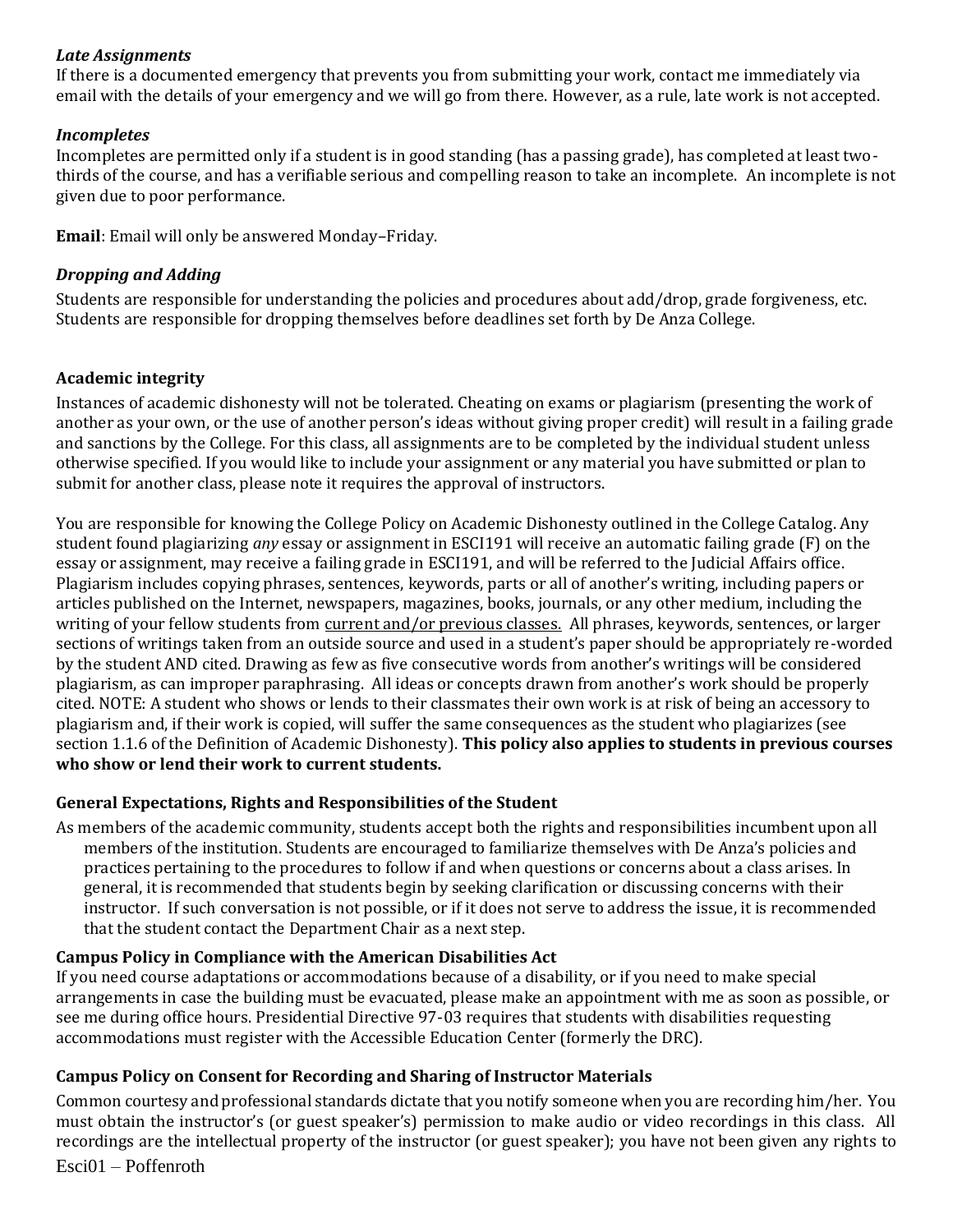reproduce or distribute the material. Course materials developed by the instructor (or guest speaker) are the intellectual property of the instructor (or guest speaker), as well, and cannot be shared publicly without his/her written approval. Overall, you may not publicly share or upload instructor-generated material for this course such as exam questions, lecture notes, or homework solutions without formal instructor consent. Such permission allows the recordings and materials to be used for your private study purposes only.

#### **Schedule: On Next Page**

Plan to complete and submit assignments every week. Assignments and lectures will be posted no later than Sunday evening of each workweek.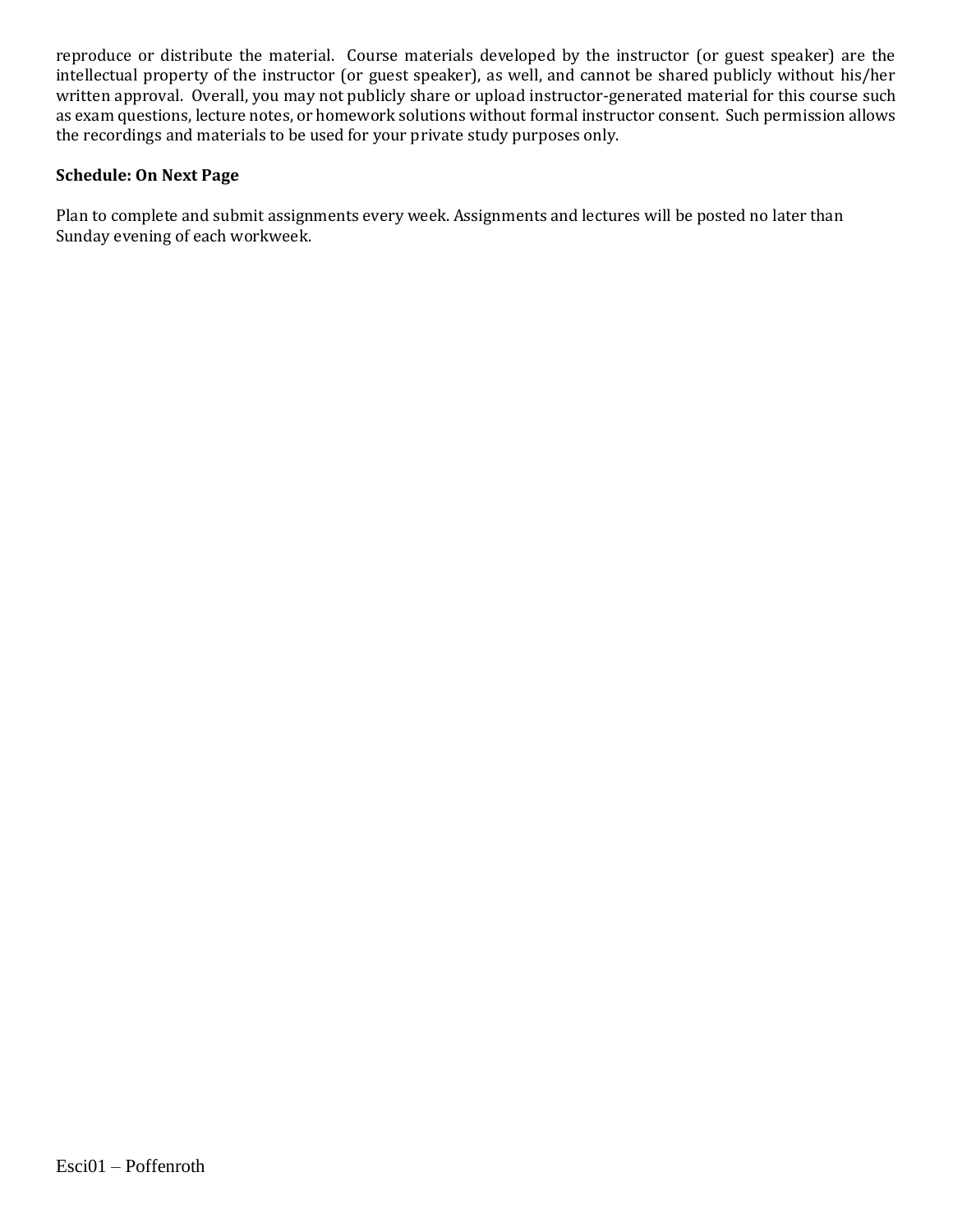# **ESci01 – Online Lecture Schedule**

*This schedule starts slowly by design. You can complete and submit all your assignments before the due dates. The end of the quarter is heavy on deliverables, so make sure you plan ahead. Lecture videos and Canvas assignments will become visible by the Sunday before each Monday every week.*

| <b>Module</b><br># | <b>Topics</b>                                                                         | <b>Special Due Dates/Reading/Notes</b><br>These readings are optional                            | Canvas<br><b>Lecture Work</b><br>Due By<br>11:59 pm PST<br><b>Fridays</b> |
|--------------------|---------------------------------------------------------------------------------------|--------------------------------------------------------------------------------------------------|---------------------------------------------------------------------------|
| 0                  | Introduction to the course                                                            | Welcome Week - make sure to submit your<br>roll call assignment to secure your space in<br>class | July 1                                                                    |
| $\mathbf{1}$       | The Environment and Human Health                                                      |                                                                                                  | July 1                                                                    |
| $\overline{2}$     | Environmental Ethics, Economics, and<br>Policy                                        | Review OpenStax: Chapter 1: The Science of<br>Life                                               | July 8                                                                    |
| 3                  | Environment, Sustainability, and Science<br>The Physical Science of the Environment   | Review OpenStax: Chapter 2 - The Chemical<br>Foundation of Life                                  | July 8                                                                    |
| 4                  | Organism and Population Ecology and<br>Evolution<br><b>Communities and Ecosystems</b> | Review OpenStax: Chapter 18- Evolution and<br>Chapter 19 - The Evolution of Populations          | July 15                                                                   |
| 5                  | Geography of Life/Finish Ecosystems                                                   | Review OpenStax: Chapter 45 - Population &<br><b>Community Ecology</b>                           | July 15                                                                   |
| 6                  | <b>Biodiversity Conservation</b><br><b>Forest Resources</b>                           | Review OpenStax: Chapter 47: Conservation<br>and Biodiversity                                    | July 22                                                                   |